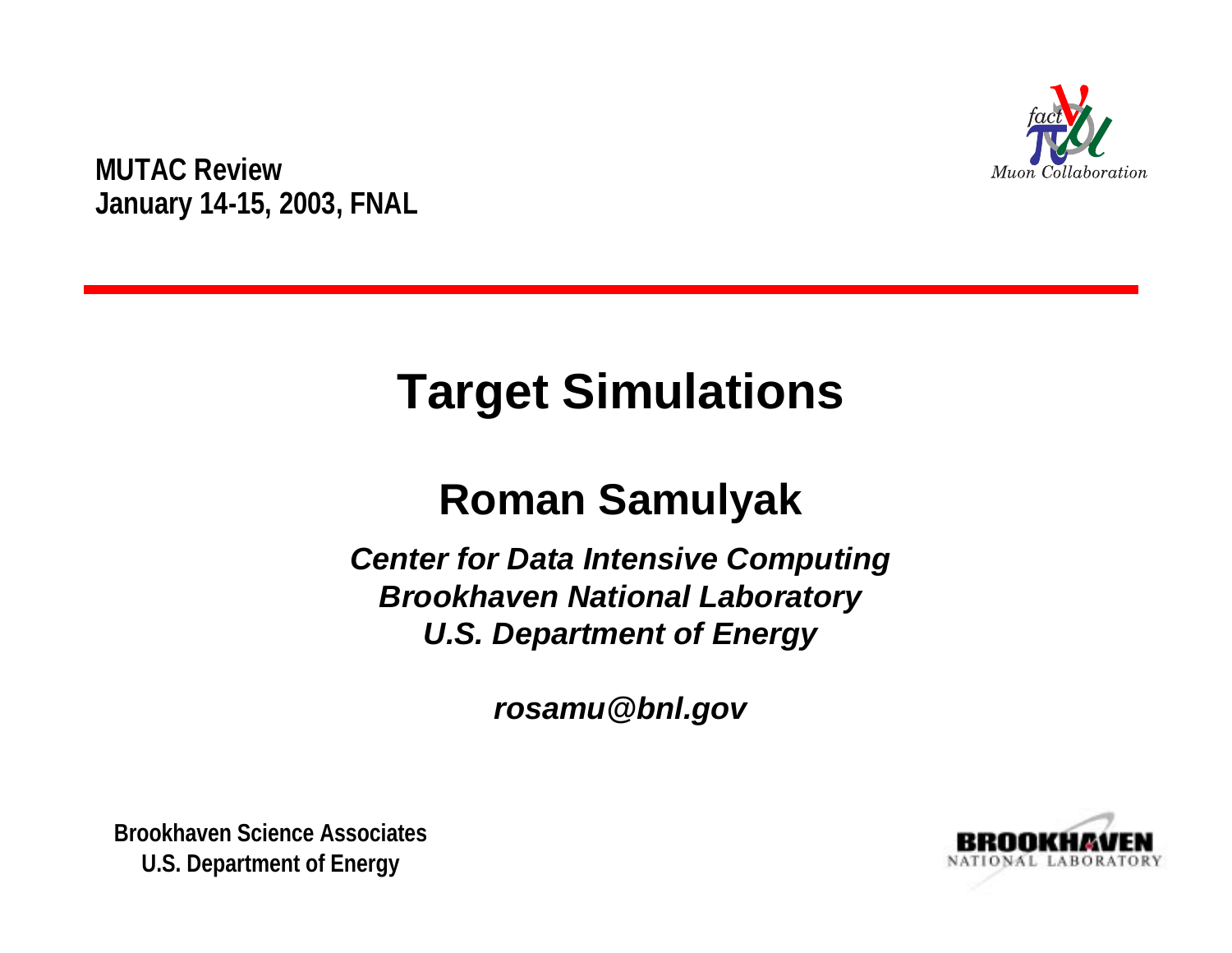## **Talk outline**



- $\blacksquare$  Numerical simulation of the mercury jet interaction with a proton pulse; evolution of the Richtmyer-Meshkov type instability
- $\blacksquare$  MHD simulations: stabilizing effect of the magnetic field
- EOS models for phase transition/cavitation
- $\blacksquare$  Recent improvements of software capabilities
- **. Other current studies and research plans**

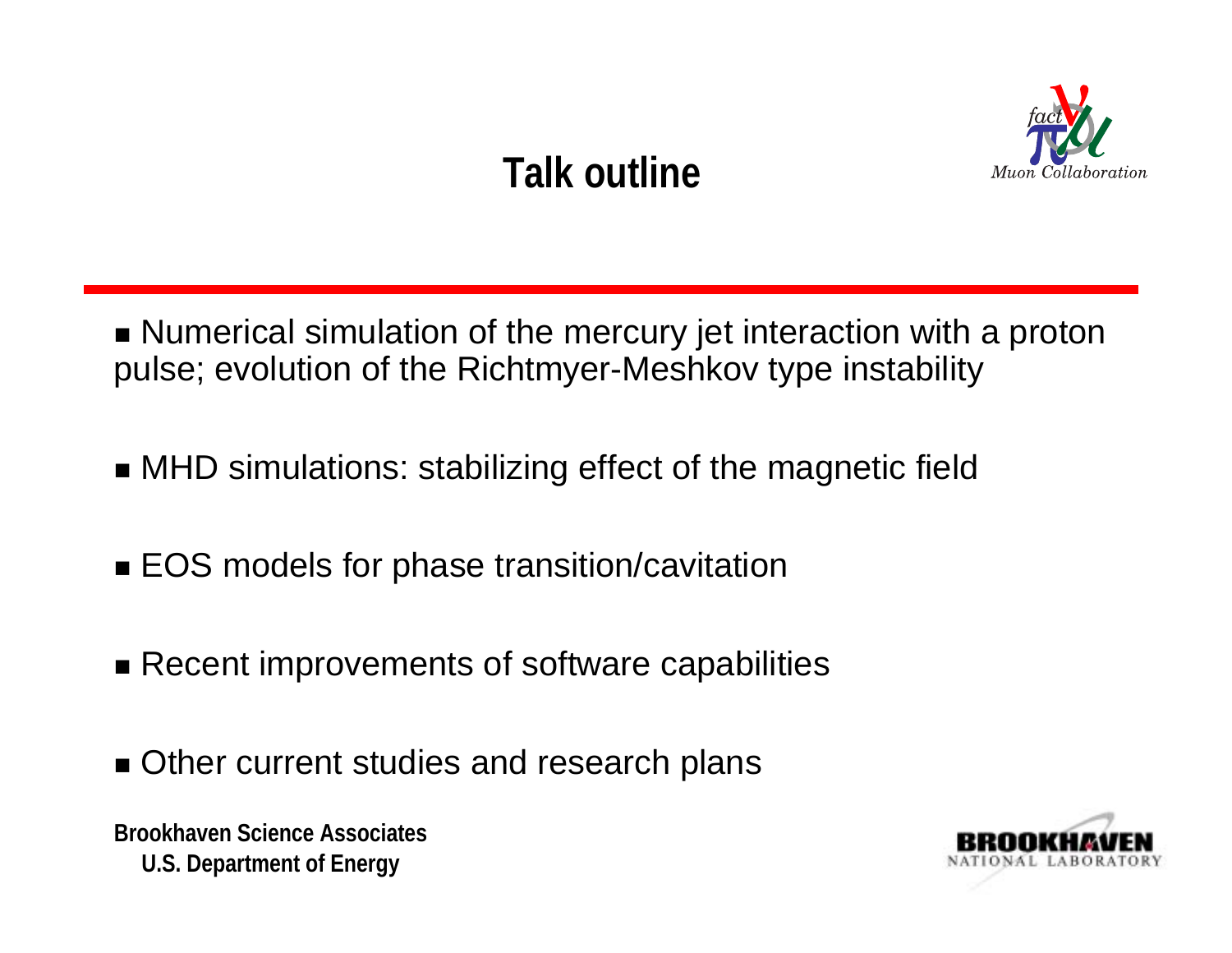

# **Numerical tool: the** *FronTier Code*

- $\blacksquare$  FronTier is a parallel 3D magnetohydrodynamics code with free interface support.
- $\blacksquare$  The FronTier code is based on front tracking, a conservative method with no numerical diffusion across interfaces.

FronTier features include

- **. Dynamic finite element grid generation with** interface constrains for solving elliptic (MHD) problems.
- $\blacksquare$  High resolution (shock capturing) interior hyperbolic solvers.

**Brookhaven Science Associates**liquids, including mercury. Phase transition support.  $\blacksquare$  Realistic equation of state models for

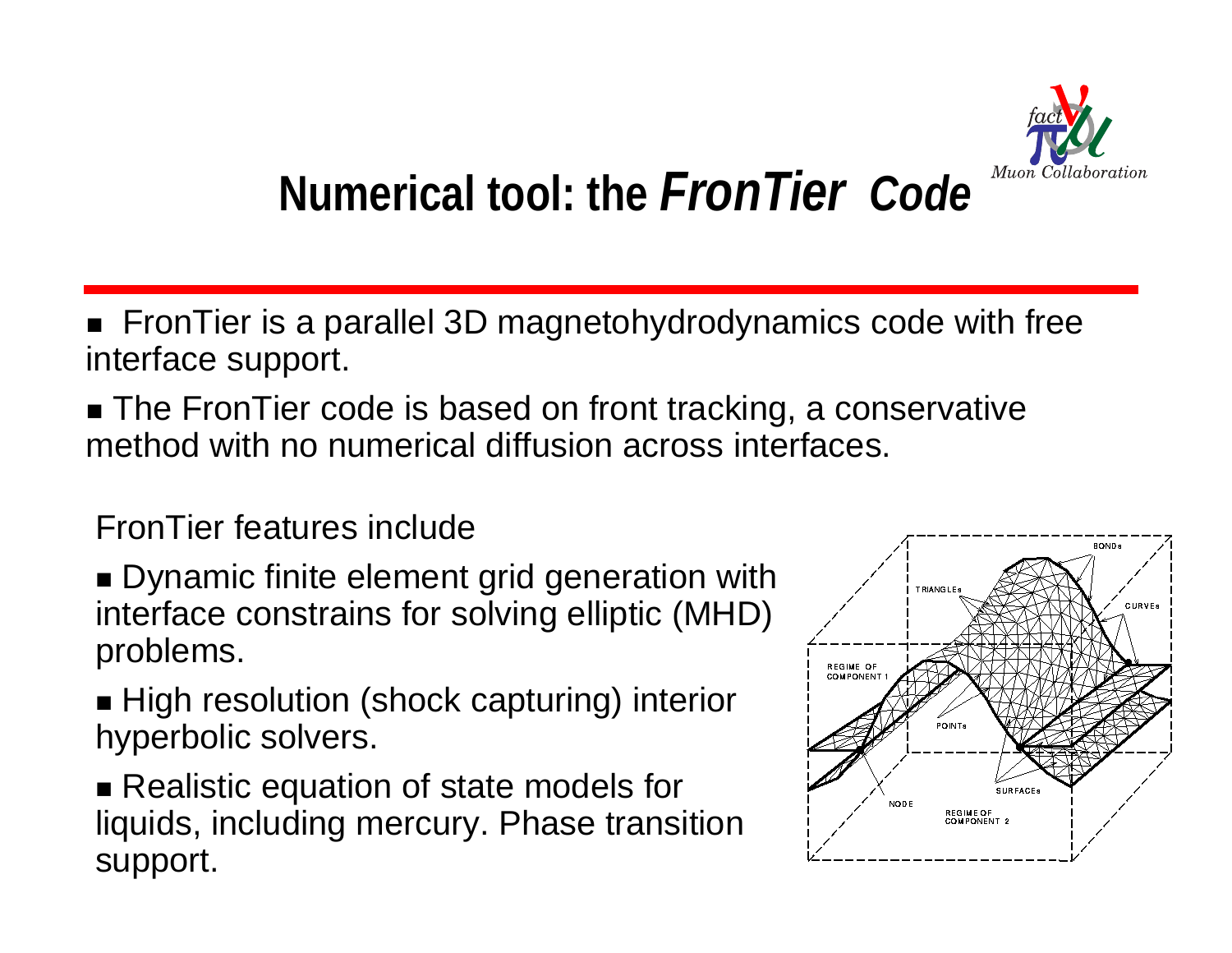

**Mercury jet evolution due to the proton pulse energy deposition**

Emax = 100 J/g, B = 0

a) Initial shape of the jet,  $t = 0$ ; b) Instabilities due to the second reflected shock wave,  $t = 80$ c) Interaction of the third reflected shock wave with the surface,  $t = 90$ d) Instabilities due to the third reflected shock wave, t = 118; e) Interaction of the fourth reflected shock wave with the surface,  $t = 134$ .

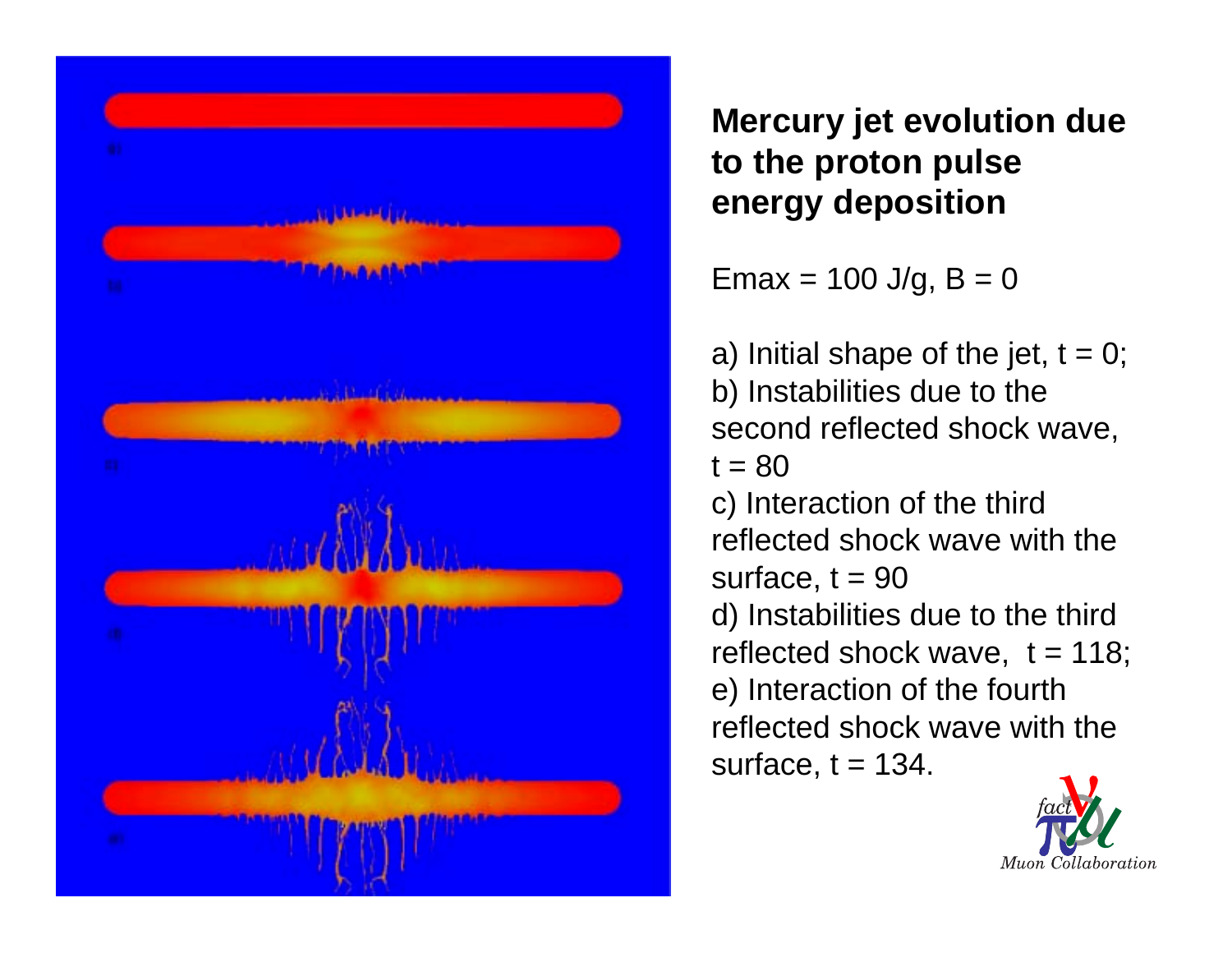#### **MHD simulations: stabilizing effect of the magnetic field.**



a)  $B = 0$ b)  $B = 2T$ c)  $B = 4T$ d)  $B = 6T$ e)  $B = 10T$ .

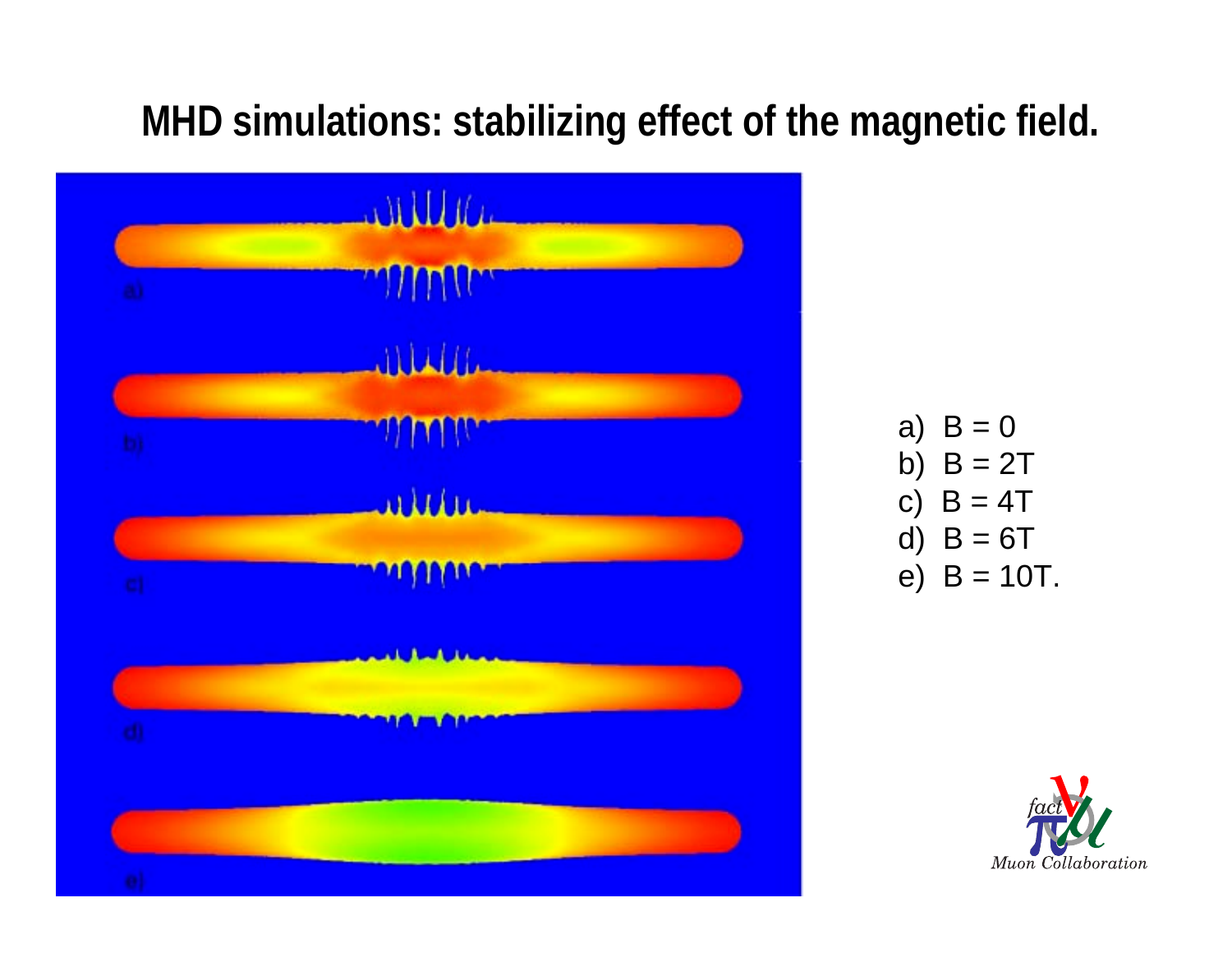

#### **Velocity of jet surface instabilities in the magnetic field**

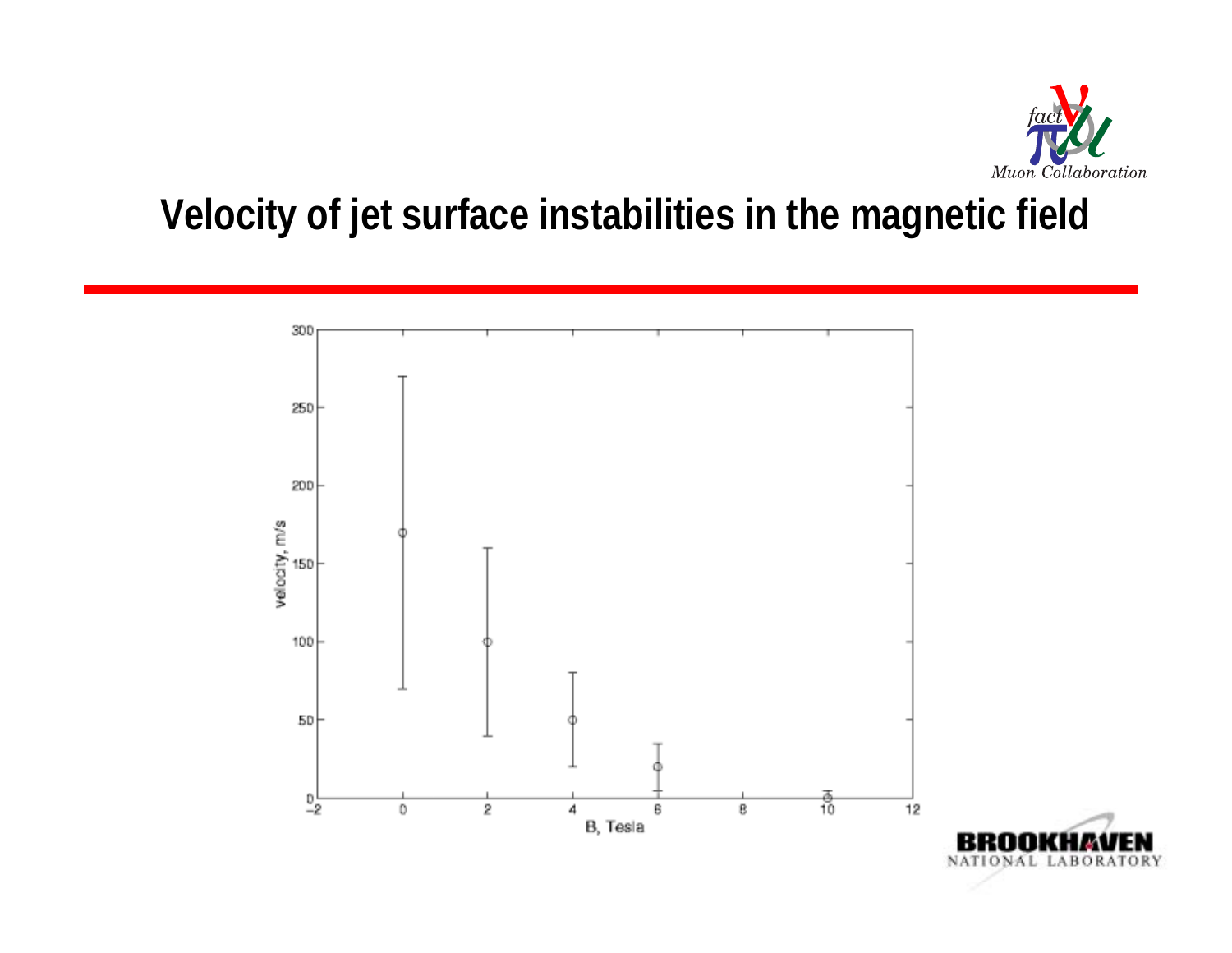### **Equation of state models for liquids implemented in FronTier**



- Stiffened polytropic EOS for one phase fluid (supports the fluid tension/negative pressures)
- SESAEME tabular EOS for mercury
- Analytical model for an isentropic EOS with the phase transition/cavitation support



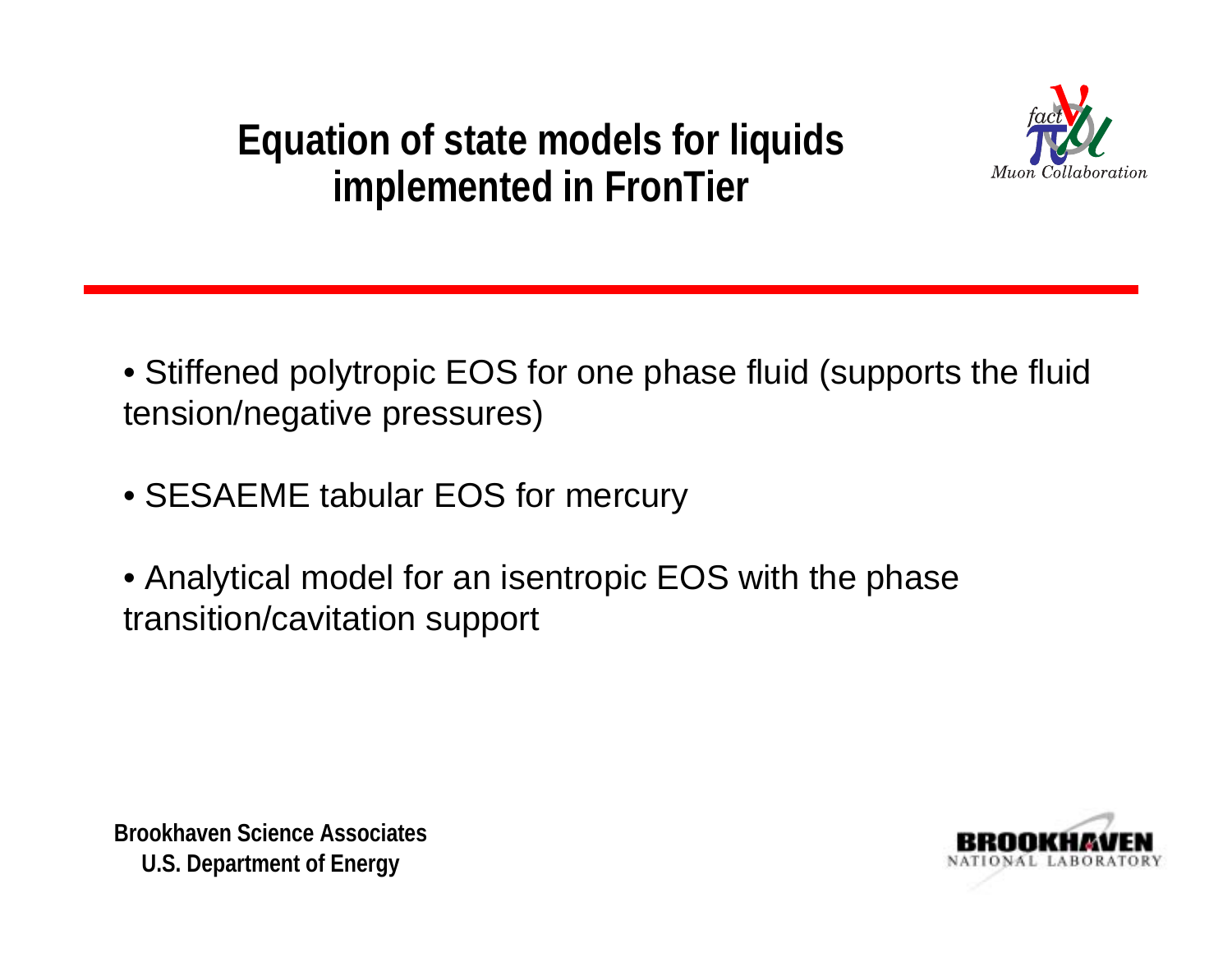

### **Analytical model: Isentropic EOS with phase transitions**

- A homogeneous EOS model
- Gas (vapor) phase is described by the polytropic EOS reduced to an isentrope.

$$
P = (\gamma_0 - 1)E\rho,
$$
  
\n
$$
S = const \Rightarrow
$$
  
\n
$$
T = \frac{P}{R\rho},
$$
  
\n
$$
P = \eta\rho^\gamma, E = \frac{\eta}{\gamma - 1}\rho^{\gamma - 1}, T = \frac{\eta}{R}\rho^{\gamma - 1},
$$
  
\n
$$
S = (\log P - \gamma_0 \log \rho) \frac{R}{\gamma_0 - 1}.
$$
  
\nwhere  $\eta = \exp\left(\frac{S(\gamma - 1)}{R}\right)$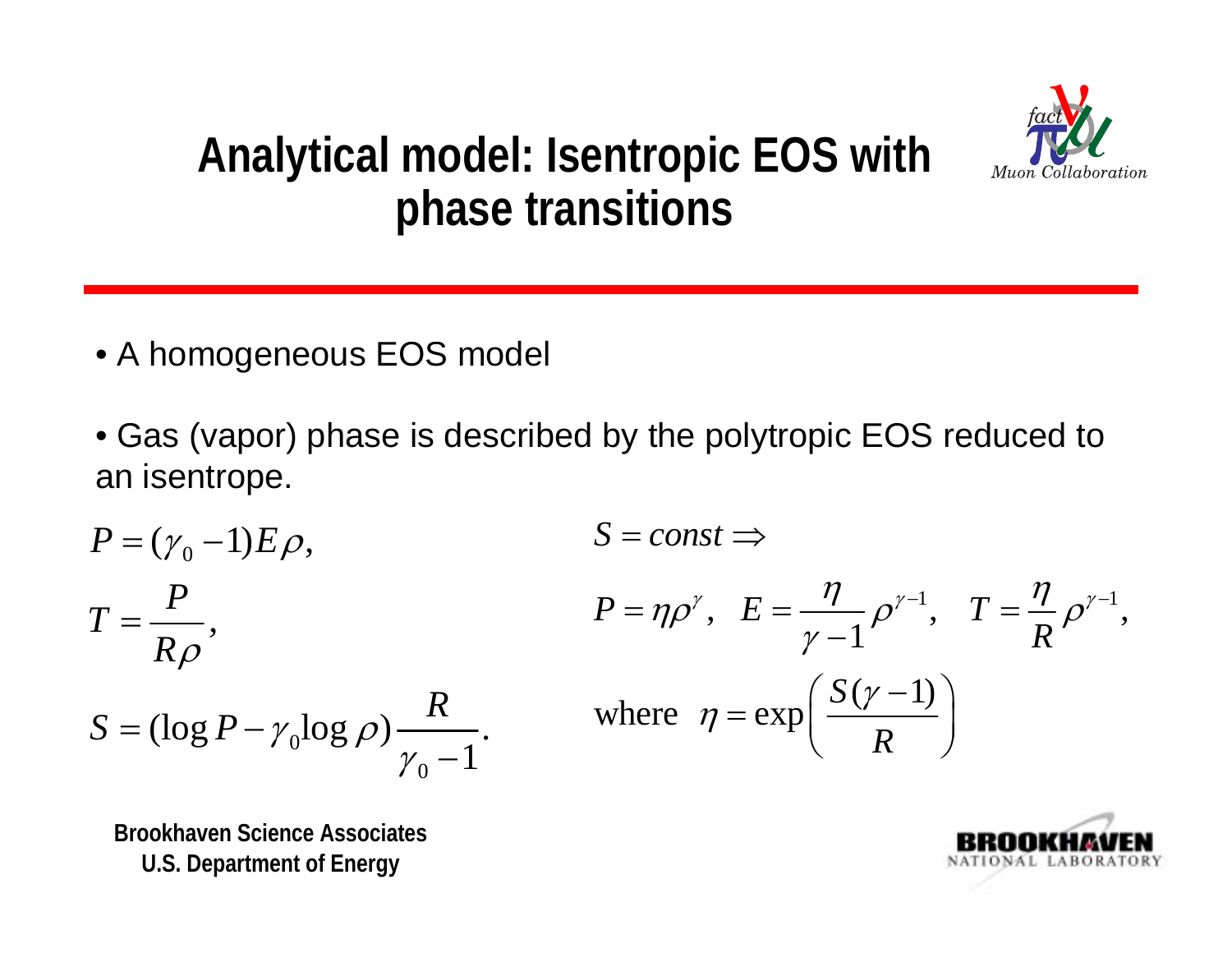

## **Isentropic EOS: the mixed phase**

• The mixed phase (vapor/liquid coexistence) is described as follows:

$$
P(\rho) = P_l^{sat} + P_{vl} \log \left[ \frac{\rho_v a_v^2 (\rho_l + \alpha(\rho_v - \rho_l))}{\rho_l (\rho_v a_v^2 - \alpha(\rho_v a_v^2 - \rho_l a_l^2))} \right],
$$

$$
E\big(\rho\big)\!=\!\int\limits_{\rho_{\textrm{v}}^{\textrm{sat}}}\!\frac{P}{\rho^2}d\xi,
$$

where

$$
P_{vl} = \frac{\rho_v a_v^2 \rho_l a_l^2 (\rho_v - \rho_l)}{\rho_v^2 a_v^2 - \rho_l^2 a_l^2},
$$

and  $\alpha$  is the void fraction :  $\alpha = \frac{\rho - \rho_s}{\rho}$ 

**Brookhaven Science AssociatesU.S. Department of Energy**

$$
\frac{\rho - \rho_l}{\rho_v - \rho_l}.
$$
  
**BROOKHAVEN  
**BROOKHAVEN  
**LABORATORY******

=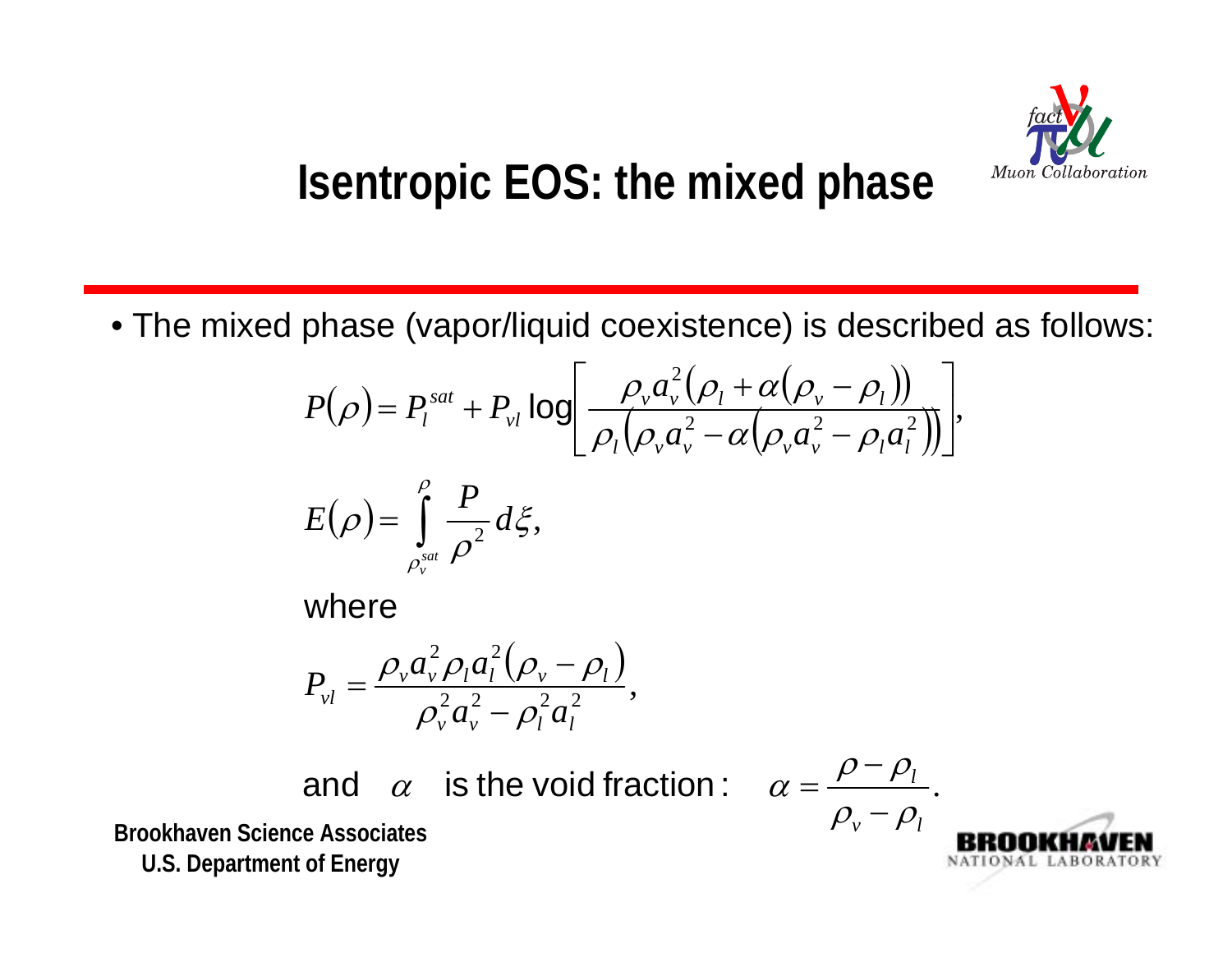

## **Isentropic EOS: the liquid phase**

• The liquid phase is described by the stiffened polytropic EOS:

$$
P = (\gamma - 1)\rho(E + E_{\infty}) - \gamma P_{\infty},
$$
\n
$$
S = const \Rightarrow
$$
\n
$$
P = \eta \rho^{\gamma} - P_{\infty},
$$
\n
$$
E = \frac{\eta}{\gamma - 1} \rho^{\gamma - 1} + \frac{P_{\infty}}{\rho} - E_{\infty},
$$
\n
$$
T = \frac{\eta}{R} \rho^{\gamma - 1},
$$
\n
$$
S = (\log(P + P_{\infty}) - \gamma_0 \log \rho) \frac{R}{\gamma_0 - 1}.
$$
\nwhere  $\eta = \exp\left(\frac{S(\gamma - 1)}{R}\right)$ 

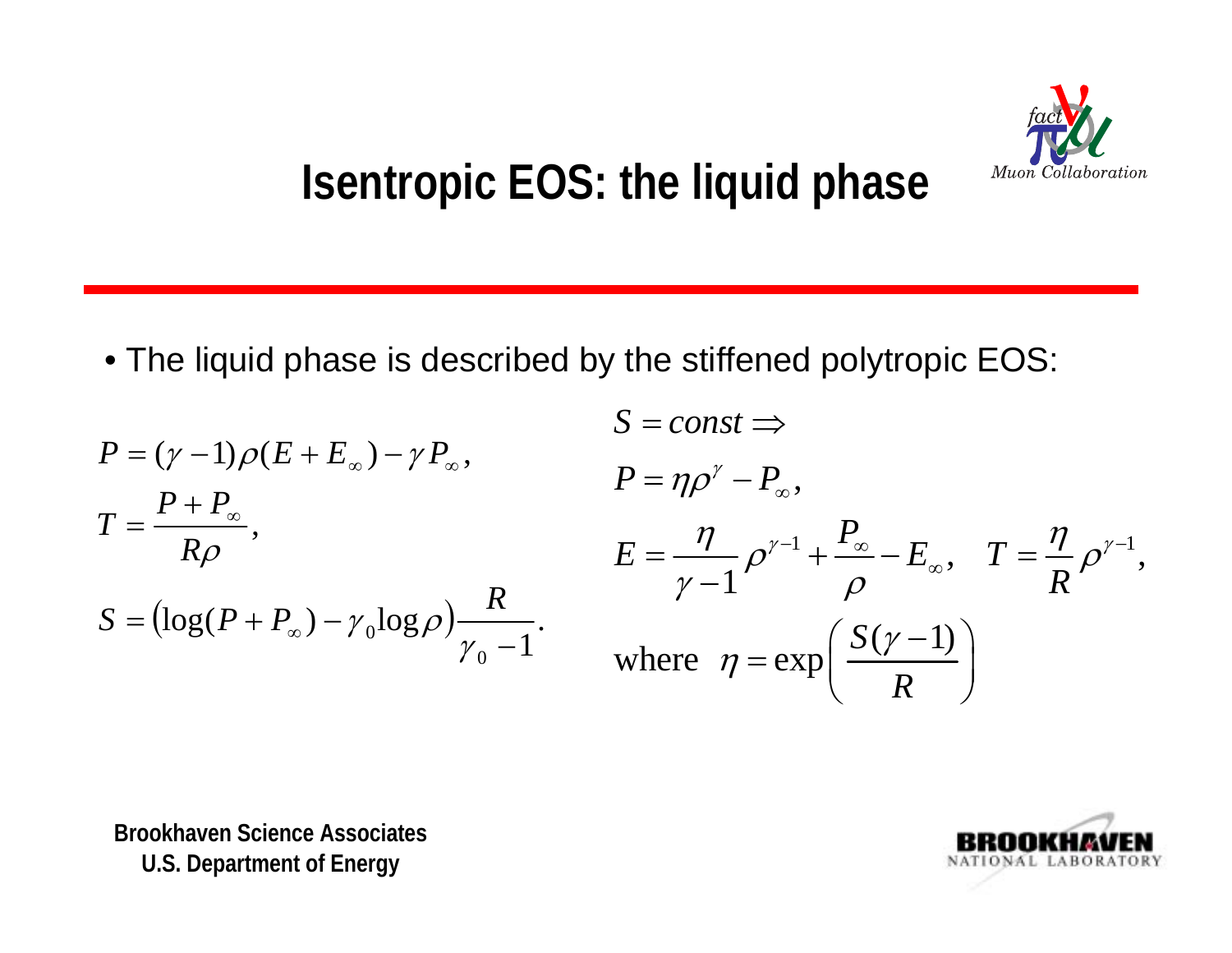### **Improvement of EOS models with phase transition/cavitation support and software development**



 $\blacksquare$  Ability to reproduce properties of real mercury along an isentrope. Ability to model mercury with impurities by modifying EOS parameters

 $\blacksquare$  Enabling the capability of the EOS model to work with the MUSCL solver (Monotonic Upstream Centered Difference Scheme for Conservation Laws) and different Riemann solvers (important if strong shocks and rarefaction waves are present in the system).

**.** Preconditioned iterative solver of a wire basket problem for solving in parallel the elliptic (MHD) problem.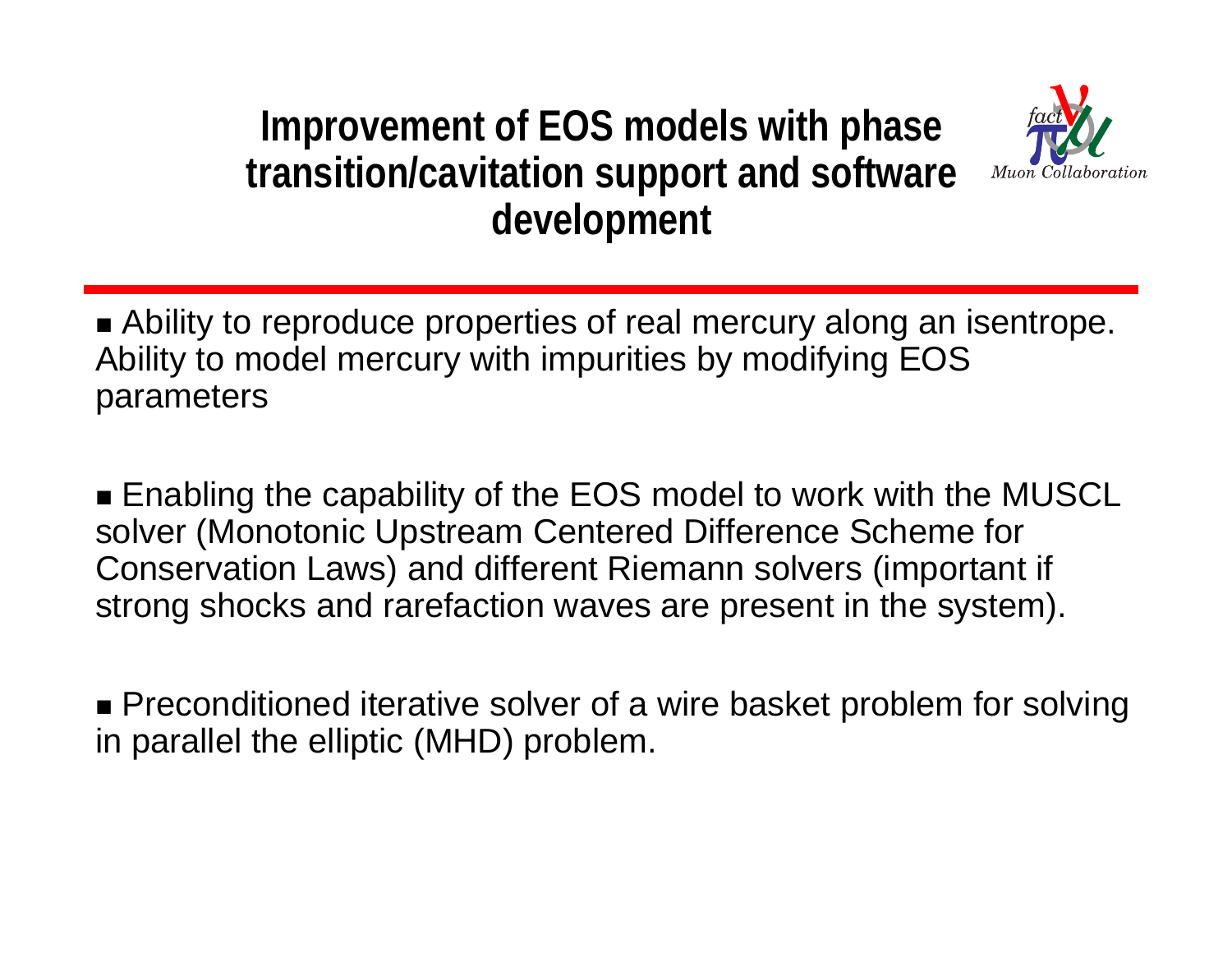

#### **Thermodynamic properties of mercury (ANEOS data)**



Isotherms of the specific internal energy, pressure and entropy as functions of density are shown in a large density – temperature – pressure domain which includes liquid, vapor and mixed phases.

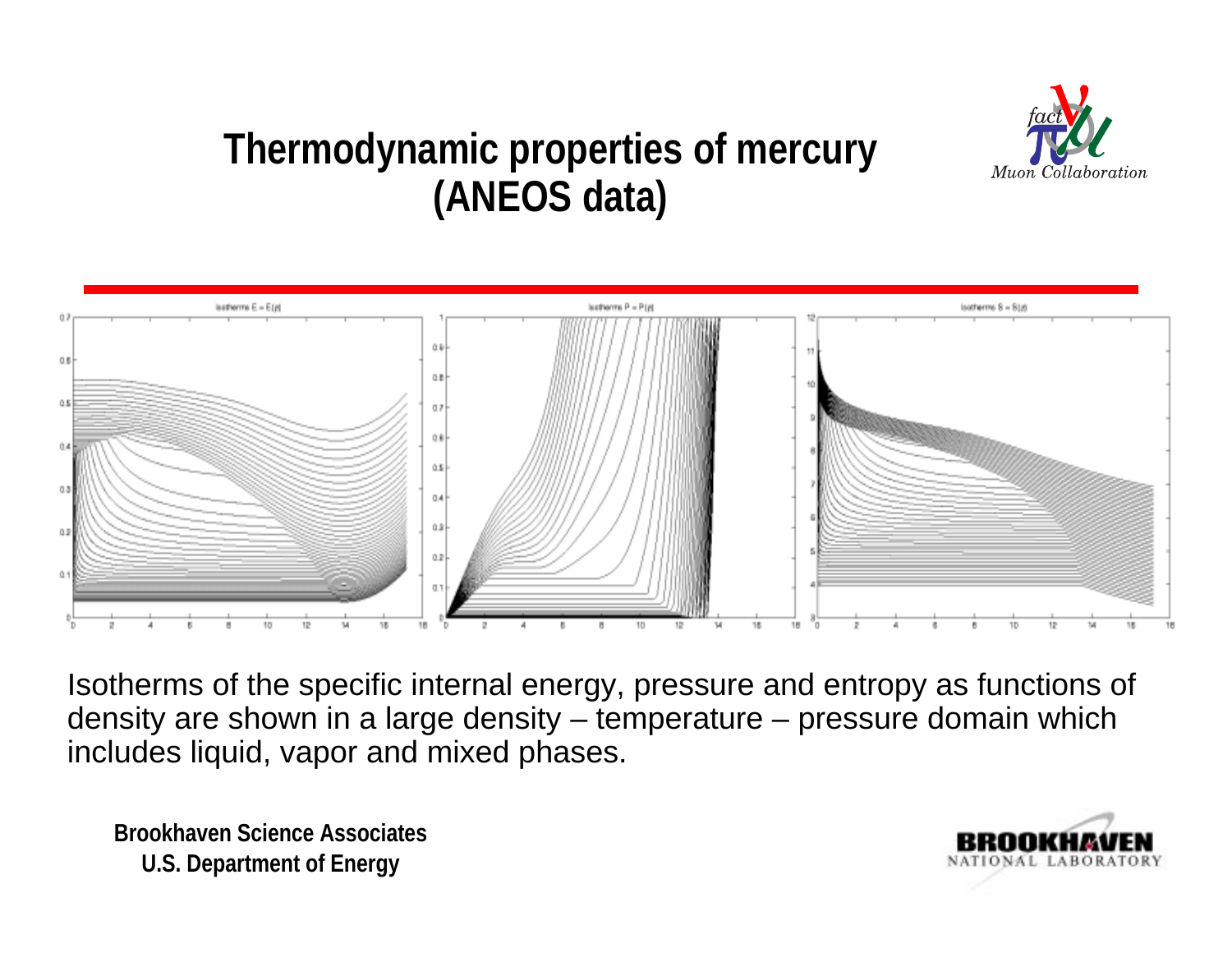

 $\blacksquare$  Local studies of the cavitation in strong rarefaction waves. The main aim is to reproduce quantitatively results of CERN targetry experiments and the evolution of the mercury jet.

**. Numerical simulation of wave dynamics in the SNS target** container.

 $\bullet$  Current MHD studies: Numerical simulation of a mercury jet in a transverse magnetic field. Benchmark of our MHD code using experimental data (Sandia APEX related experiments with lithium jets and films, paper by S. Oshima, R. Yamane et al.)